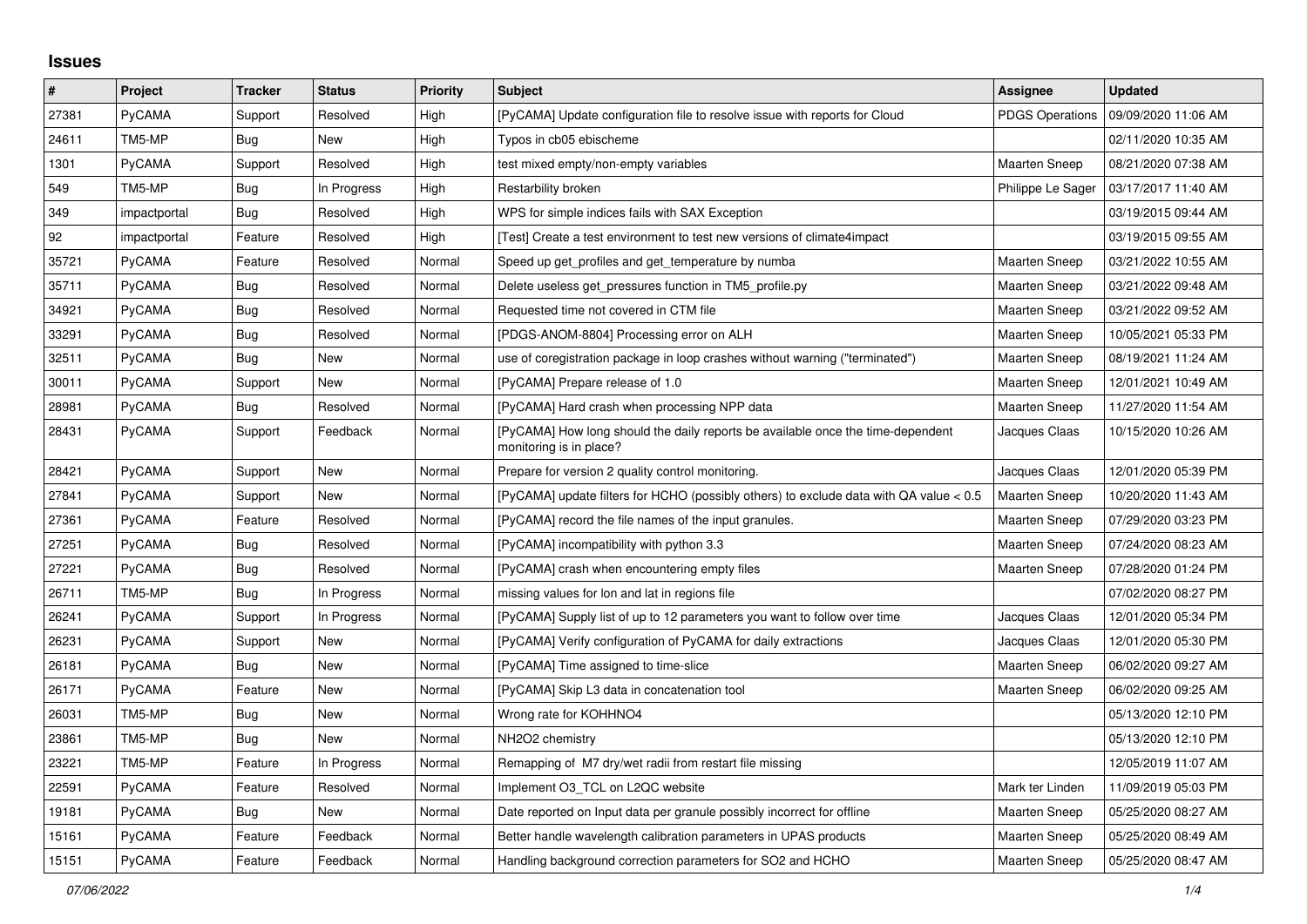| $\pmb{\#}$ | Project       | <b>Tracker</b> | <b>Status</b> | <b>Priority</b> | <b>Subject</b>                                                                                            | Assignee             | <b>Updated</b>      |
|------------|---------------|----------------|---------------|-----------------|-----------------------------------------------------------------------------------------------------------|----------------------|---------------------|
| 14161      | PyCAMA        | Support        | Feedback      | Normal          | Time dependent QC questionnaire                                                                           | Jacques Claas        | 04/28/2020 09:59 AM |
| 13811      | PyCAMA        | Support        | <b>New</b>    | Normal          | PyCAMA L2QC Reporting Bugs                                                                                | <b>Maarten Sneep</b> | 04/28/2020 11:43 AM |
| 10221      | TM5-MP        | Feature        | In Progress   | Normal          | MOGUNTIA and KPP                                                                                          |                      | 09/20/2018 01:59 PM |
| 9311       | PyCAMA        | Feature        | New           | Normal          | Processing status & lineage as table                                                                      | Maarten Sneep        | 05/25/2020 08:48 AM |
| 8681       | TurboWin      | Feature        | <b>New</b>    | Normal          | SOG and COG computing                                                                                     |                      | 12/19/2017 10:03 AM |
| 8671       | TurboWin      | Feature        | New           | Normal          | option to insert Relative Humidity                                                                        |                      | 12/19/2017 09:59 AM |
| 8661       | TurboWin      | Feature        | <b>New</b>    | Normal          | instruction videos                                                                                        |                      | 12/19/2017 09:49 AM |
| 8651       | TurboWin      | Feature        | New           | Normal          | update to WMO cloud atlas                                                                                 |                      | 12/19/2017 09:46 AM |
| 8641       | TurboWin      | Feature        | New           | Normal          | plot position offline                                                                                     |                      | 12/19/2017 09:44 AM |
| 8631       | TurboWin      | Task           | New           | Normal          | Help files update                                                                                         |                      | 12/19/2017 09:43 AM |
| 8621       | TurboWin      | Feature        | New           | Normal          | WOW upload                                                                                                |                      | 12/19/2017 09:42 AM |
| 8611       | TurboWin      | Feature        | New           | Normal          | displaying latest obs                                                                                     |                      | 12/19/2017 09:36 AM |
| 2161       | TM5-MP        | <b>Bug</b>     | New           | Normal          | Python datetime.strftime function does not support dates before 1900                                      |                      | 08/21/2017 12:35 PM |
| 1511       | PyCAMA        | Feature        | Resolved      | Normal          | Synchronization of variables                                                                              | <b>Maarten Sneep</b> | 08/21/2020 07:37 AM |
| 1146       | PyCAMA        | <b>Bug</b>     | Feedback      | Normal          | Non-synchronized variables yield bogus results                                                            | <b>Maarten Sneep</b> | 12/09/2020 10:44 AM |
| 1013       | subproject 1  | Feature        | New           | Normal          | test subproject task gantt                                                                                |                      | 12/20/2016 09:10 AM |
| 1012       | dummy         | Feature        | New           | Normal          | test gantt main project                                                                                   |                      | 12/20/2016 09:09 AM |
| 944        | PyCAMA        | Feature        | In Progress   | Normal          | Documentation of internal workings of PyCAMA                                                              | <b>Maarten Sneep</b> | 12/09/2020 11:13 AM |
| 595        | TM5-MP        | <b>Bug</b>     | In Progress   | Normal          | Generation of qsub job file seems broken                                                                  |                      | 07/03/2018 12:39 PM |
| 574        | TM5-MP        | Support        | In Progress   | Normal          | Optimization of ebischeme can be problematic                                                              | Philippe Le Sager    | 12/20/2017 12:29 PM |
| 558        | <b>PyCAMA</b> | Feature        | In Progress   | Normal          | Coregistration                                                                                            | Maarten Sneep        | 11/06/2018 05:47 PM |
| 501        | WOW-NL        | Task           | New           | Normal          | HTTP 301 redirection                                                                                      | <b>Martin Stam</b>   | 03/22/2016 09:07 AM |
| 425        | adagucviewer  | <b>Bug</b>     | <b>New</b>    | Normal          | Timeseries graph of rgb layers error                                                                      |                      | 01/06/2016 01:02 PM |
| 373        | TM5-MP        | <b>Bug</b>     | New           | Normal          | Diurnal cycle biomass burning emissions                                                                   |                      | 07/03/2018 12:34 PM |
| 372        | adagucserver  | Bug            | New           | Normal          | [KDC WCS] Web Coverage Service on point data does not function correctly                                  | Maarten Plieger      | 09/09/2015 07:28 AM |
| 368        | adagucserver  | Bug            | New           | Normal          | Time resolution is not correctly calculated automatically                                                 |                      | 08/24/2015 11:55 AM |
| 362        | TM5-MP        | Bug            | <b>New</b>    | Normal          | Dry deposition total for agreggated NOx                                                                   | Jason Williams       | 06/24/2015 02:06 PM |
| 350        | impactportal  | Feature        | New           | Normal          | Add a link to go to the basket at the bottom of the data discovery page                                   |                      | 03/19/2015 10:59 AM |
| 336        | TM5-MP        | Feature        | In Progress   | Normal          | budget consistent with mmix                                                                               | Philippe Le Sager    | 12/01/2015 10:05 AM |
| 210        | impactportal  | <b>Bug</b>     | Resolved      | Normal          | OpenID composer accepts only names from 3 characters or more                                              | Maarten Plieger      | 03/19/2015 09:52 AM |
| 161        | adagucserver  | <b>Bug</b>     | Resolved      | Normal          | Point datasets where the data starts with a nodata value are not displayed at all                         | Maarten Plieger      | 07/25/2014 12:46 PM |
| 159        | impactportal  | Bug            | Resolved      | Normal          | [WPS] When submitting a WPS job, the XML status document is sometimes not directly<br>available --> Error | Maarten Plieger      | 03/19/2015 09:52 AM |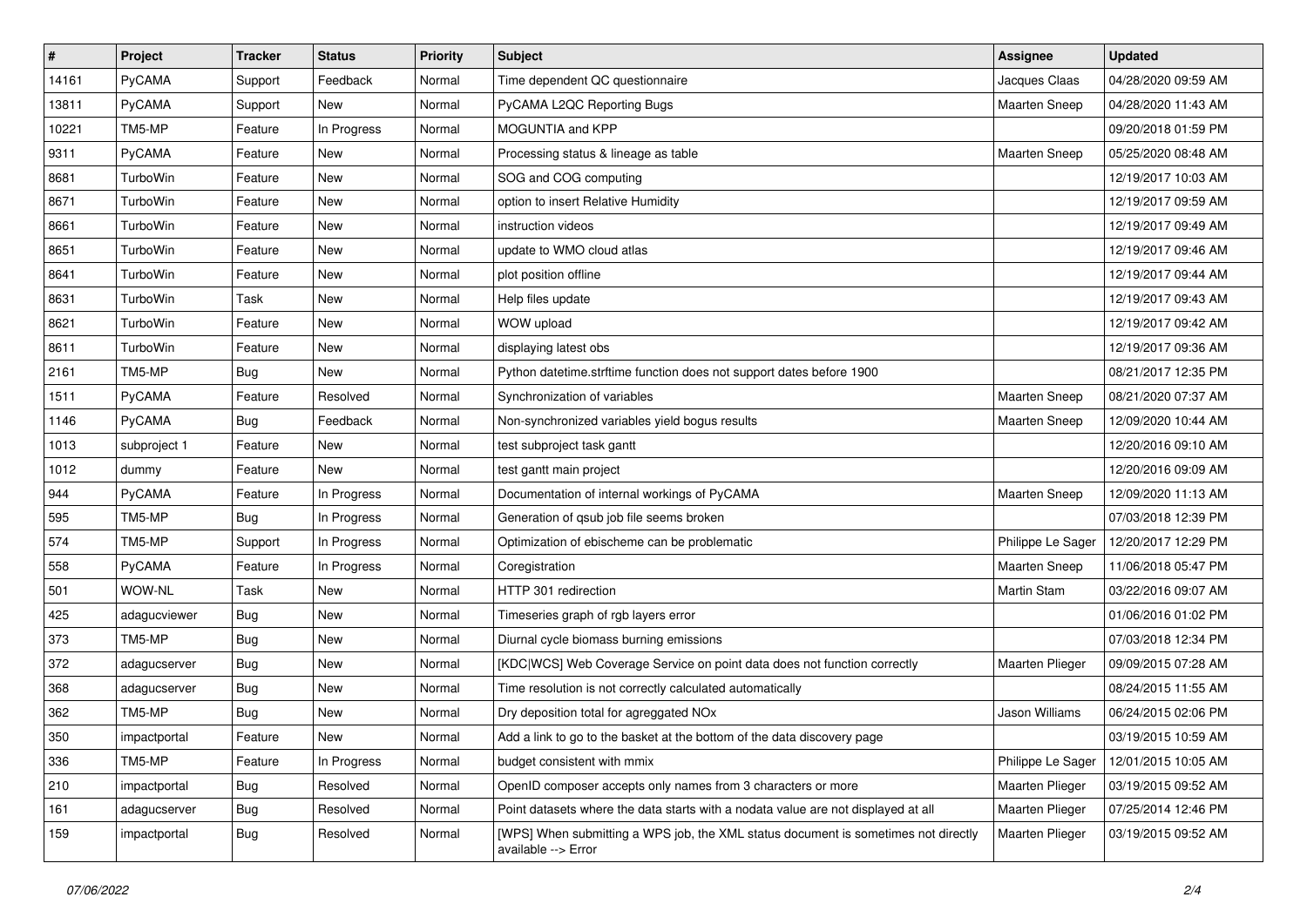| $\vert$ #    | Project      | <b>Tracker</b> | <b>Status</b> | <b>Priority</b> | <b>Subject</b>                                                                                     | <b>Assignee</b>        | <b>Updated</b>      |
|--------------|--------------|----------------|---------------|-----------------|----------------------------------------------------------------------------------------------------|------------------------|---------------------|
| 158          | impactportal | <b>Bug</b>     | Resolved      | Normal          | [OPENDAP] Wrong HTTP status code when file is missing: 403 instead of 404.                         | <b>Maarten Plieger</b> | 03/19/2015 09:53 AM |
| 94           | impactportal | Bug            | New           | Normal          | [Account] Handle OpenID problem                                                                    |                        | 10/10/2013 10:22 AM |
| 93           | impactportal | Feature        | Resolved      | Normal          | [Basket] Add a "Get All" button to retrieve all items at once                                      |                        | 03/19/2015 09:56 AM |
| 91           | impactportal | Feature        | New           | Normal          | [Basket] Move Basket in menu bar                                                                   |                        | 10/10/2013 10:22 AM |
| $ 90\rangle$ | impactportal | Feature        | <b>New</b>    | Normal          | [Use cases] Precoocked data selection widget with use case data                                    |                        | 10/10/2013 10:22 AM |
| 89           | impactportal | Feature        | New           | Normal          | [Map&Plot]Generic data selection widget                                                            |                        | 10/10/2013 10:22 AM |
| 88           | impactportal | Feature        | Resolved      | Normal          | [Basket]Create widget for basket access in all portal elements                                     |                        | 03/19/2015 09:56 AM |
| 87           | impactportal | Feature        | <b>New</b>    | Normal          | [Map & Plot] Enable to select multiple data from basket for plotting and mapping                   |                        | 10/10/2013 10:22 AM |
| 86           | impactportal | Feature        | New           | Normal          | [Account] Keep history of what has been processed                                                  |                        | 10/10/2013 10:22 AM |
| 84           | impactportal | Feature        | Resolved      | Normal          | [Basket]Enable sorting on basket                                                                   |                        | 03/19/2015 09:57 AM |
| 83           | impactportal | Feature        | Resolved      | Normal          | [Basket]Add 'Remove all' button                                                                    |                        | 03/19/2015 09:58 AM |
| 82           | impactportal | Feature        | New           | Normal          | [GUI] Improve error messages                                                                       |                        | 10/10/2013 10:22 AM |
| 81           | impactportal | Feature        | <b>New</b>    | Normal          | [Transformations] Time series plots WPS for multiple datasets                                      |                        | 10/10/2013 10:22 AM |
| 80           | impactportal | Feature        | Resolved      | Normal          | [Transformation] CDO indices calculations as WPS service                                           |                        | 03/19/2015 10:04 AM |
| 77           | impactportal | Feature        | New           | Normal          | [Data] Provide ECLISE data in climate4impact                                                       |                        | 10/10/2013 10:22 AM |
| 75           | impactportal | Feature        | Resolved      | Normal          | [Search]Move backend to ESGF search                                                                |                        | 07/15/2014 02:10 PM |
| 74           | impactportal | Feature        | New           | Normal          | [Search] Free text search: resolve on server not in browser                                        |                        | 10/10/2013 10:22 AM |
| 73           | impactportal | Support        | Resolved      | Normal          | [ESG Security] No 'view' on data located at other ESG nodes as BADC and DKRZ                       |                        | 07/15/2014 02:10 PM |
| 71           | adagucserver | <b>Bug</b>     | New           | Normal          | default value for dimension not properly generated when using min keyword                          |                        | 10/07/2013 09:34 AM |
| 70           | adagucserver | Bug            | New           | Normal          | Contourlines always display text                                                                   |                        | 09/16/2013 01:04 PM |
| 62           | adagucserver | Bug            | Resolved      | Normal          | Special tokens like < and > are not encoded in the GetCapabilities document                        | <b>Maarten Plieger</b> | 07/25/2014 12:05 PM |
| 61           | adagucviewer | Feature        | New           | Normal          | Custom coordinate systems can not be choosed, only the predefined in the map type are<br>available |                        | 07/17/2013 12:21 PM |
| 40           | adagucserver | Feature        | Resolved      | Normal          | Highest value in Legend is not necessarily highest value in the map                                | Maarten Plieger        | 07/25/2014 12:06 PM |
| 39           | adagucserver | Bug            | New           | Normal          | tickround is ignored when WMSExtension NUMCOLORBANDS is used                                       |                        | 06/26/2013 01:50 PM |
| 38           | adagucviewer | Bug            | New           | Normal          | When reusing a link create with the "Create a Link" menu item, the legend is not<br>displayed      |                        | 06/19/2013 01:44 PM |
| 37           | adagucviewer | Bug            | New           | Normal          | [EXTGUI] When refreshing a layer the layerlist is not updated                                      |                        | 06/13/2013 10:28 AM |
| 20141        | TM5-MP       | <b>Bug</b>     | In Progress   | Low             | PDUMP temperature field is zero                                                                    |                        | 07/26/2019 02:45 PM |
| 17921        | PyCAMA       | <b>Bug</b>     | New           | Low             | O3 Histogram plots y-label                                                                         | Maarten Sneep          | 05/25/2020 08:20 AM |
| 12101        | TM5-MP       | Feature        | New           | Low             | Updating Corner halo grid boxes                                                                    |                        | 10/10/2018 03:39 PM |
| 11761        | TM5-MP       | <b>Bug</b>     | New           | Low             | overflow in PDUMP                                                                                  |                        | 09/26/2018 09:44 AM |
| 10281        | TM5-MP       | Task           | New           | Low             | Dry deposition of gas-phase H2SO4 and DMS                                                          |                        | 07/03/2018 12:51 PM |
| 8931         | TM5-MP       | Feature        | In Progress   | Low             | removing dependence on HDF4                                                                        |                        | 11/18/2019 02:07 PM |